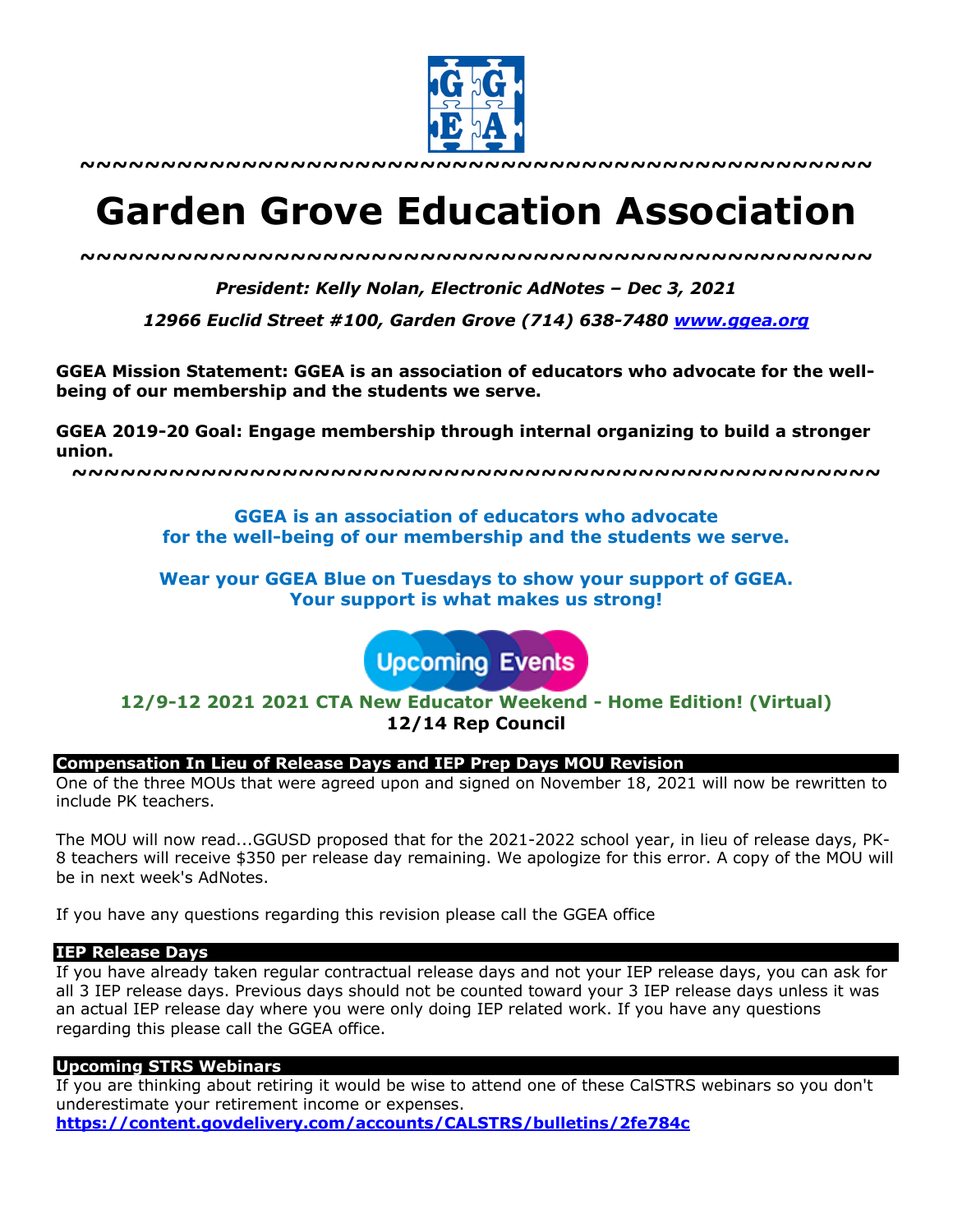#### **Early Childhood Education Committee (ECE)**

GGEA's newly formed ECE Committee will have its first virtual meeting on December 6, 3:30, via zoom. If you haven't already notified me of your interest to be on this committee, please email president@ggea.org to get the zoom info.

#### **Teacher Expenses & Tax Deductions**

The IRS has issued COVID Tax Tip 2021-169 for eligible educators who may be able to offset qualified expenses they paid in 2021 when they file their tax return in 2022. Teachers can deduct out-of-pocket classroom expenses including COVID-19 protective items. For more information click on the link below.

**https://files.constantcontact.com/ea1a5c0d001/72d24463-f951-4add-a0c0 aac199ee105b.pdf**

## **NEA Foundation Awards**

"All current members of an NEA local affiliate or bargaining unit are eligible, including teachers, education support professionals, and higher education faculty and staff. NEA state affiliates, the Federal Education Association, and direct affiliates may each submit one nomination per year. Only nominations submitted and endorsed by one of these affiliates will be considered.

For more information click on the links below."

**https://files.constantcontact.com/ea1a5c0d001/fac2b6cc-8fef-470f-b48a-d8a407597015.pdf**

## **https://files.constantcontact.com/ea1a5c0d001/c2a8c7ee-b24c-4f71-9585-ab52eac9900a.pdf**

#### **H.O.P.E Necessities Drive**

H.O.P.E. is a non-profit organization that helps Garden Grove and its surrounding communities. GGEA's Community Action Committee is hosting this drive.

This would be a great project for your sites' Student Council or ASB. Please note that your site will need to drop off collected items to H.O.P.E, located in Garden Grove.

For more information click on the link: **https://files.constantcontact.com/ea1a5c0d001/2f4413ea-7ee9-4e06-b59b-feae876ebca8.png**

## **2022 Human Rights Poster Contest**

Once again the OSCC is holding its Human Rights Poster Contest. Themes may include Ethnic Minority Issues, LGBTQ+ Issues, Women's Issues or People with Disabilities Issues. There are guidelines to submission of the posters which can be found on the link below. **All posters are due by Friday, April 1, 2022 @ noon.** We have had GGUSD students win in the past.

## **https://files.constantcontact.com/ea1a5c0d001/68b612f2-4c60-4953-8344 d6c06358215e.pdf**

## **Operation Santa Claus (OSC), Senior Santa & Friends(SSF)**

At the Orange Service Center Council meeting on October 20, 2021, we were asked to share information on Operation Santa Claus' annual gift drive which began on November 1st and will end on December 17th. OSC provides gifts and toys to children who are in foster care in Orange County as well as children of disadvantaged families that receive services from the County of Orange.

The SSF provides gifts and special request items to low-income or severely disabled adults who are clients of OC Social Services and/or Health Care Agency.

You can help by donating, volunteering, or coordinating. For more information click on the link provided.

**https://files.constantcontact.com/ea1a5c0d001/e43980a3-2a21-4ef9-b3ba-01f2ccce7c71.png**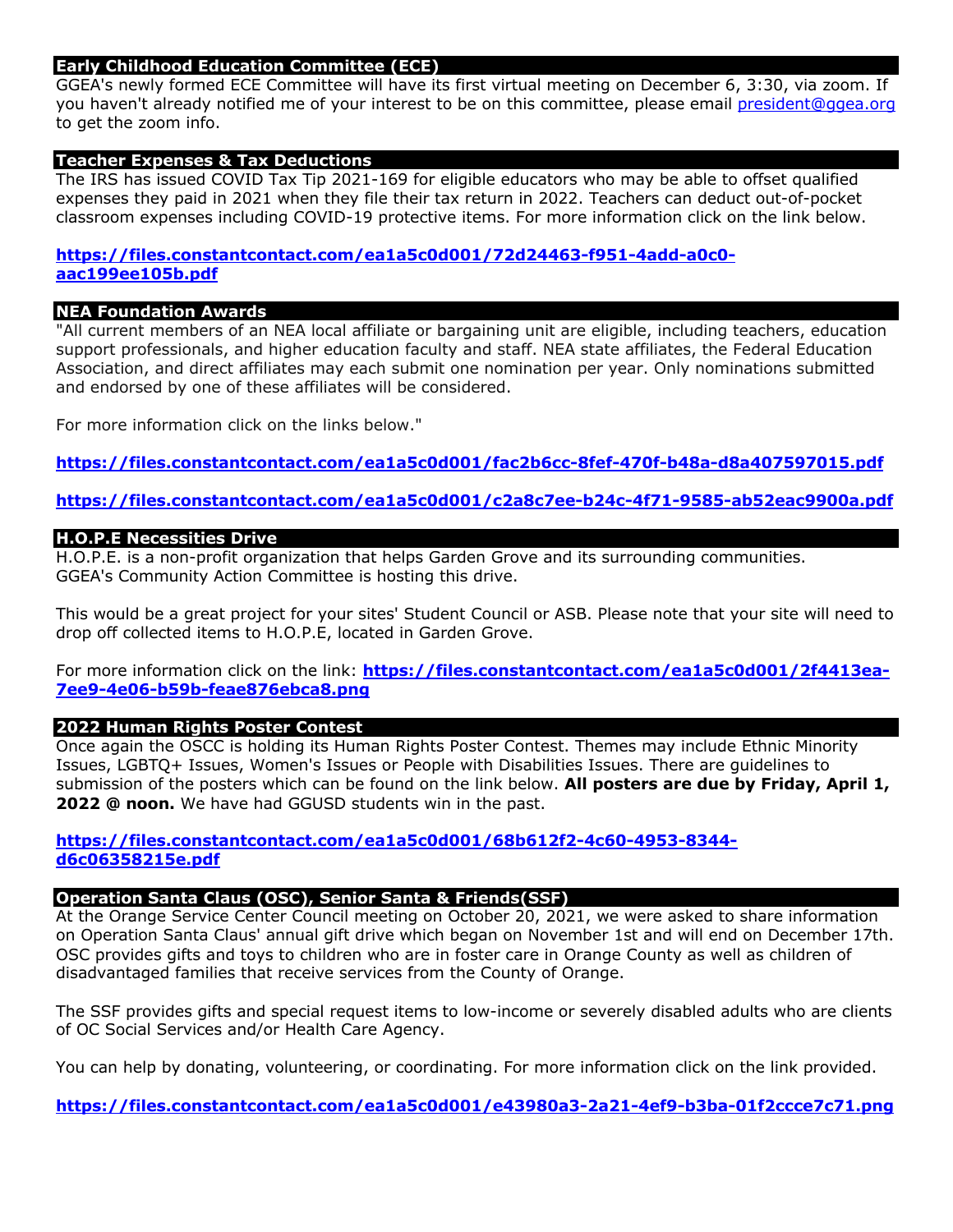## **CTA Scholarships**

2021 marks the twenty-eighth anniversary of the CTA Scholarship Program**.** Online applications are now being accepted for 2021-2022 CTA Scholarships in the following categories:

- Dependent Children
- Dependent Children in Honor of Del A. Weber (Dependent Children Attending Continuation High School/Alternative Education Programs)
- Members
- Student CTA (SCTA) in Honor of L. Gordon Bittle

To be considered by the CTA Scholarship Committee, applications must be **submitted online by Friday, January 28, 2022**. Online applications are available on the CTA website at: **www.cta.org/ctascholarships**

If you need additional information or assistance, please contact Janeya Dawson at (650) 552-5446 or **scholarships@cta.org**

#### **CTA Conferences**

**Equity & Human Rights Conference** – March 4-6, 2022, Los Angeles Application Cut-off: January 3, 2022, at Midnight

**Good Teaching Conference South** – March 18-20, 2022, Garden Grove Application Cut-off: January 3, 2022 at Midnight

To apply for an incentive grant online visit **www.CTA.org/grants**.

## **Are you interested in attending one of the conferences listed below? Please let us know.**

CTA offers conferences to CTA members on a variety of topics to both its new and veteran educators. GGEA offers the opportunity to attend these conferences to its committee members first, for the purpose of strengthening their committee, while allowing them to meet others and to learn about and discuss issues, ideas and work that focus on a topic of mutual concern.

Please do not register for these conferences without GGEA approval. We form interest lists for attending and will contact you with further information.

#### **12/9-12 2021 2021 New Educator Weekend - Home Edition! (Virtual)**

"CTA's New Educator Weekend (NEW) is a conference for new CTA members. This NEW conference will be hosted virtually and will have a special focus for educators in their first few years of teaching but offers professional development and instruction that is useful for all educators. The conference has everything that educators need to be successful, including sessions about classroom management, creating engaging classrooms, lesson plans and ideas, connecting with your union, student loan forgiveness information, member benefits, project grants and more."

## **https://www.cta.org/event/new-educator-weekend-2021-december**

#### **1/21-23 2022 2022 Issues Conference**

"This conference provides an opportunity for educators from rural, urban, and ESP local areas, throughout the state, to learn, share, strategize and unite together to determine the future of public education. As members with diverse interests and multiple perspectives, don't miss this opportunity to reconnect with fellow educators, reenergize your skillset and help strategize solutions to confront the challenges we are facing together."

**https://www.cta.org/event/issues-conference-2022**

#### **3/18-22 2022. 2022 Good Teaching Conference South**

"The CTA Good Teaching Conferences continue to support excellent teaching and learning practices for classroom teachers via peer-to-peer instruction. Offering a variety of diverse workshops focused on curriculum content areas for K-12 teachers, the conferences provide opportunities for professional development and offer time to network and share ideas with colleagues and experts in the field of education. Join us on Friday for two newly updated and timely pre-conferences." **https://www.cta.org/event/2022-gtcsouth**